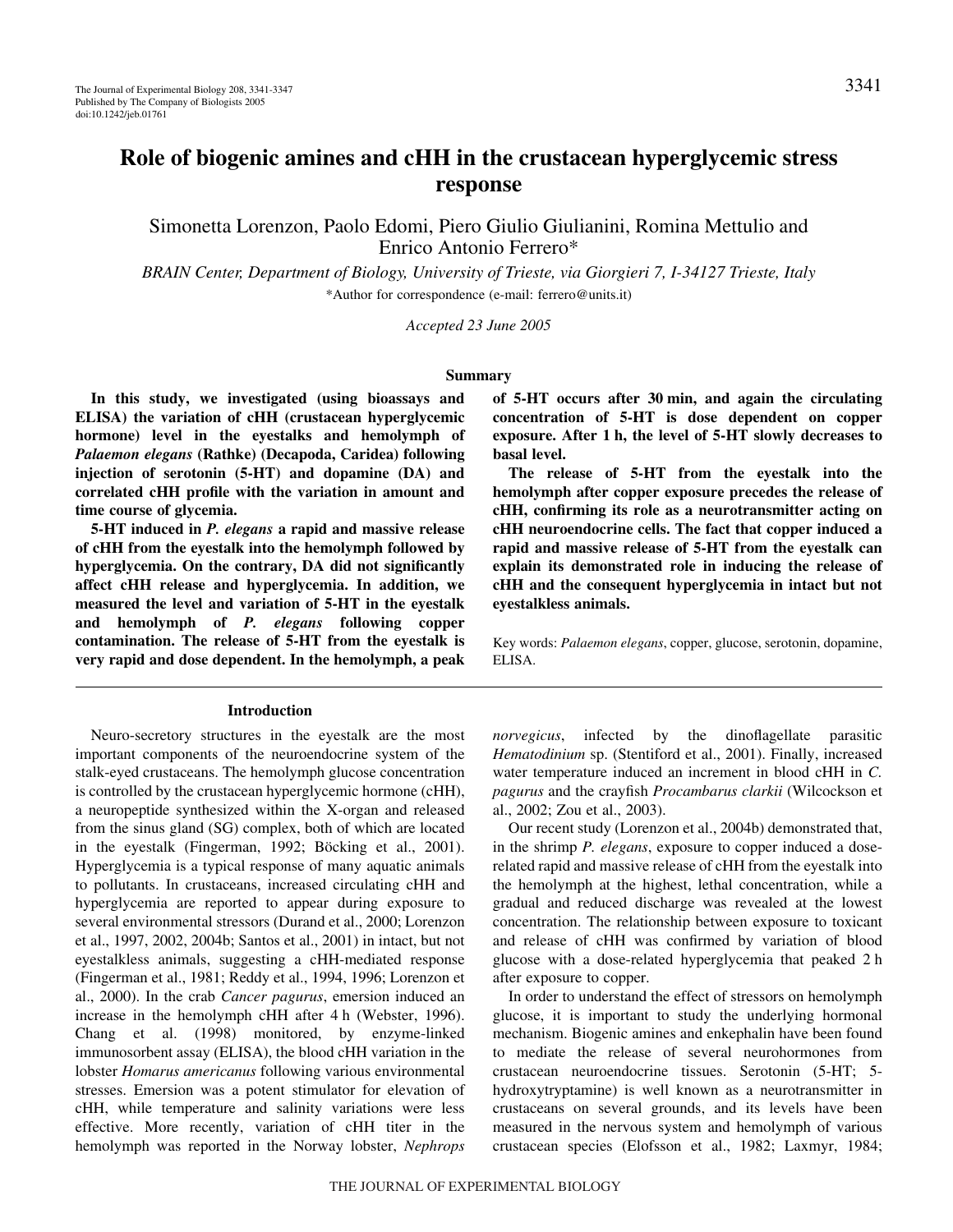# 3342 S. Lorenzon and others

Kulkarni and Fingerman, 1992), thus suggesting a possible role as a neurohormone (Rodrigues-Soza et al., 1997). Serotonin has long been known to have a potent hyperglycemic effect in several crustacean species (Bauchau and Mengeot, 1966; Keller and Beyer, 1968; Lee et al., 2000; Lorenzon et al., 1999, 2004a; Santos et al., 2001). Lee et al. (2001) confirmed the role of 5-HT in mediating the release of cHH. In the crayfish *Orconectes limosus*, injection of 5-HT caused a significant increase in the circulating level of cHH (Santos et al., 2001). In *P. clarkii*, cHH release increased as a dose-related function of 5-HT concentration (Escamilla-Chimal et al., 2002).

For dopamine (DA), studies on different species have reported contrasting results. In *P. clarkii* (Sarojini et al., 1995), *P. elegans*, the crayfish *Astacus leptodactylus* and the mantis shrimp *Squilla mantis* (Lorenzon et al., 1999, 2004a), DA inhibits the release of cHH from the SG, causing a decrease in hemolymph glucose level. Injection into eyestalkless animals is ineffective. By contrast, in the crab *Cancer maenas* (Lüschen et al., 1993) and in the tiger shrimp, *Penaeus monodon* (Kuo et al., 1995), DA was shown to elevate hemolymph glucose. More recently, Zou et al. (2003) demonstrated a dosedependent effect of DA on the increase of cHH and glucose in the hemolymph of *P. clarkii*.

5-HT apparently plays a regulatory role in eyestalk hormone release, as has been previously demonstrated for MIH (molt inhibiting hormone), a neuropeptide belonging to the same family as cHH (Mattson and Spaziani, 1986), in the crab *Cancer antennarius* and by the recently described widespread occurrence of  $5-HT_{1r}$  (type 1 serotonin receptor) in eyestalk ganglia (Spitzer et al., 2005).

In our previous work, we demonstrated in *P. elegans* that 5- HT has a marked dose-related effect in elevating glucose level but that it is ineffective in eyestalkless animals; DA injection in intact and eyestalkless animals produced a reduction below initial levels of hemolymph glucose (Lorenzon et al., 1999). The release of cHH and the consequent hyperglycemia is stress related, in particular after copper exposure (Lorenzon et al., 2004b). However, to our knowledge, there is a lack of information on the variation of 5-HT following stress and little connecting it with the hyperglycemic response.

As a consequence, the aim of this paper was to monitor the variation of cHH in the eyestalks and hemolymph of *Palaemon elegans* (Decapoda, Caridea) after injection of 5-HT and DA and relate it to the variation in amount and time course of blood glucose. Moreover, we intended to assess the level and variation of 5-HT in the eyestalk and hemolymph of *P. elegans* following copper contamination.

## **Materials and methods**

## *Animal supply and maintenance*

Specimens of *Palaemon elegans* (Rathke) (Decapoda, Caridea; 4–6 cm in length), a eurythermal and euryhaline species distributed widely along the coastal areas of Europe, were caught by cages in the Gulf of Trieste (Upper Adriatic Sea) and supplied by commercial fishermen.

They were stocked in 120 liter glass tanks with closedcircuit-filtered and thoroughly aerated 36‰ salinity artificial sea water (Prodac®, Padova, Italy) at 16–18°C and a natural L:D photoperiod at 300 lux intensity (type 49 fluorescent tube by Philips, Monza, Italy) during the light phase. They were fed *ad libitum* with bits of shrimp, cuttlefish or fish every second day; dead animals were removed daily.

Apparently healthy animals of both sexes and intermolt, having a body mass of  $1-1.5$  g, were used. Forty-eight hours before use, animals were housed individually in 500 ml plastic net cages immersed in larger tanks, for individual recognition. Animals were not fed during the experiment.

## *Hemolymph sampling and determination of glycemia*

The animals were blotted dry and hemolymph  $(50 \mu l)$  was withdrawn, from the pericardial sinus, into sterile 1 ml syringes fitted with 25 g needles. Animals  $(N=10$  for each treatment) were bled at 0 h, usually between 09.00 and 10.00 h to reduce possible interference due to circadian changes in blood glucose level (Kallen et al., 1990).

Hemolymph glucose content was quantified using a One Touch® II Meter (Lifescan, Miltipas, CA, USA) and commercial kit test strips (precision of strips ±3% coefficient of variation in the tested range). Due to the short time of processing, no anticoagulant was needed. In the results, variations of glycemia defined as increments are given as the mean of: {[(experimental value)/(value displayed by the same animal at  $0 \text{ h}$ ]–1 } $\times$ 100.

# *Effect of 5-HT and DA on blood glucose level*

Variation of glycemia following injection with 5-HT and DA at the concentration of  $10^{-8}$  mol  $g^{-1}$  live mass (concentration in the range previously tested by Lorenzon et al., 1999) was tested on groups of intact *P. elegans* (*N*=10 for each treatment). At  $0 h$ ,  $0.5 h$ ,  $1 h$ ,  $2 h$ ,  $3 h$  and  $24 h$  after injection, animals were bled as described above. A control group injected with saline was tested at the same time. Sterile saline for marine crustaceans was prepared with pyrogen-free distilled water and analytical-grade chemicals, according to Smith and Ratcliffe (1978), and autoclaved fro 25 min. All reagents were supplied by Sigma-Aldrich (St Louis, MO, USA).

# *Eyestalk homogenate and hemolymph treatment for ELISA of cHH and 5-HT variation*

Groups of 10 *P. elegans* were injected with 5-HT or DA  $(10^{-8} \text{ mol g}^{-1}$  live mass) or exposed to CuCl<sub>2</sub> (0.1 and 5 mg l<sup>-1</sup> of  $Cu<sup>2+</sup>$ ); untreated and saline-injected animals were used as controls. Eyestalks were removed at time 0 h and then at 0.5 h, 1 h and 2 h (and 3 h only for  $Cu^{2+}$ ) from the 10 animals of each different experimental group. Animals were anesthetized for 1 min on ice before ablation. The eyestalk was quickly frozen and the eyecup was cut off to remove visual and screening pigment. Eyestalk homogenate was prepared from 20 eyestalks homogenized in 2 ml of cold phosphate-buffered saline (PBS; Sigma), pH 8.0, and then centrifuged for 1 h at 930  $g$  and 4°C.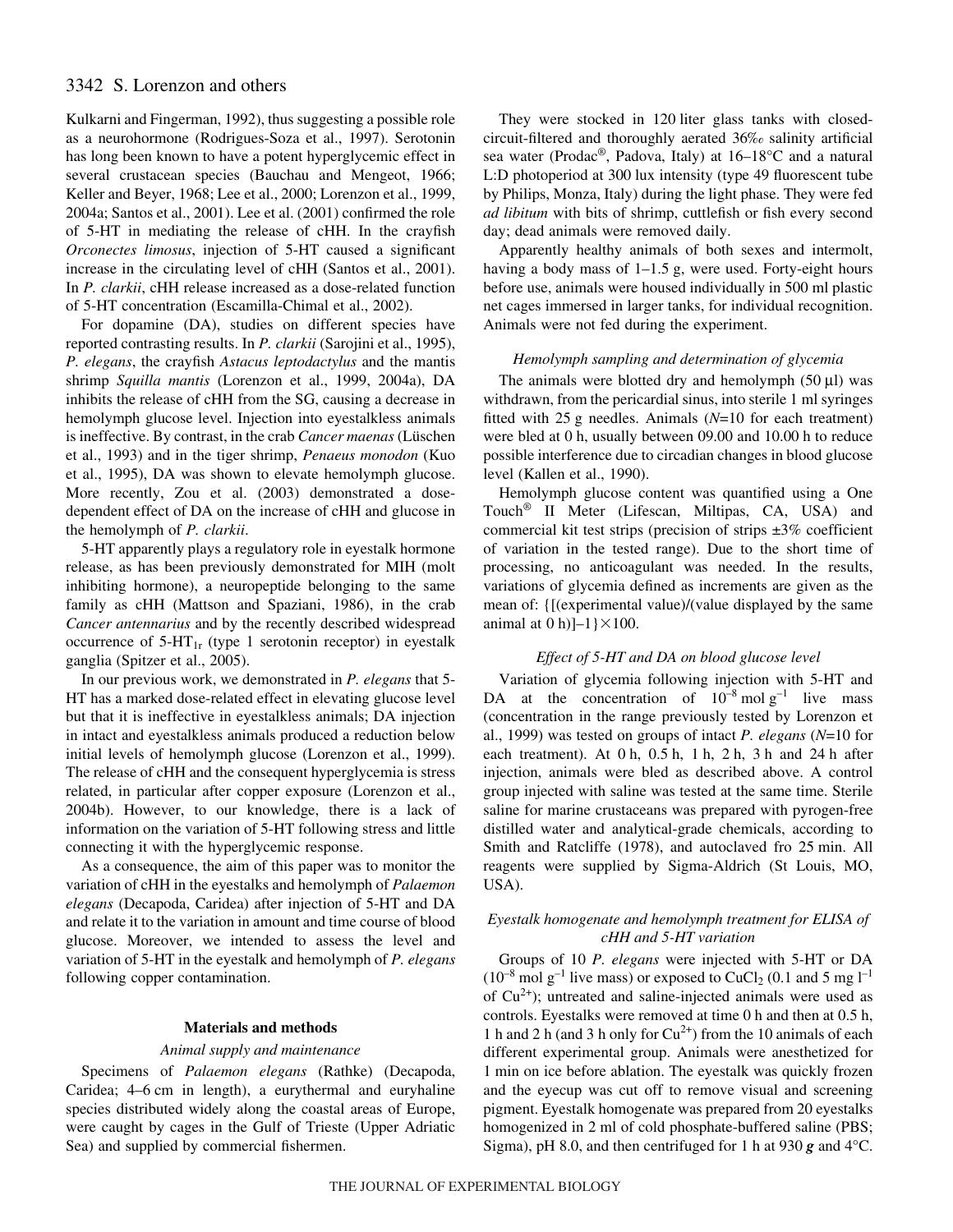The clear homogenate was quickly deep frozen at –20°C and stored until required for study.

Hemolymph was withdrawn from the different groups of 10 *P. elegans* for each treatment, as described above, at time 0 h and then at  $0.5h$ , 1 h and 2 h (and 3 h only for  $Cu^{2+}$ ) and immediately centrifuged for 1 min at 10 300  $g$  and 4<sup>°</sup>C to prevent coagulation. The supernatant plasma fraction was then stored at –20°C.

## *Direct ELISA of cHH*

The ELISA was performed as described by Lorenzon et al. (2004b). 6×His-*NencHHwt (M<sub>r</sub>=11 kDa*; Mettulio et al., 2004) recombinant protein was used as standard (*y*=1.49514–0.37828*x*; correlation coefficients of the fitted curves are >0.99 for all the data; *r*=0.9937, S.D.=0.44, *P*<0.001; Lorenzon et al., 2004b).

Briefly, 100  $\mu$ l of the eyestalk homogenate (ES = eyestalk) or hemolymph from the different treatments, as well as standards, were loaded onto a 96-microwell plate (Costar, Bethesda, MD, USA) and incubated in duplicate overnight at 4°C. Then, 100·μl of the biotinylated anti-*Nen*cHH (anti *N. norvegicus* cHH; interspecific cross-reactivity tested by Giulianini et al., 2002) antibody  $(1 \mu g \mu l^{-1})$ , diluted 1:1000, was added to each well and the plate was incubated for  $3h$  at  $36^{\circ}$ C. After removal of the biotinylated antibody, plates were washed extensively, followed by the addition of  $100 \mu l$  of streptavidinperoxidase (Sigma) solution (diluted 1:5000), and incubated for 1 h at room temperature. The plates were once again washed and developed with 2,2′-azino-bis 3-ethylbenz-thiazoline-6 sulphonic acid solution (Sigma; liquid substrate ready for use) in darkness for 1 h at room temperature (100  $\mu$ l per well).

The absorbance was measured in a multiwell plate reader (Anthos 2020, version 1.1; Anthos, Krefeld, Germany) at 405 nm.

# *Quantification of 5-HT in the hemolymph and eyestalk of* P. elegans

A commercially available competitive serotonin ELISA kit (ICN Biochemicals, Costa Mesa, CA, USA) was used to determine the concentration of 5-HT in the hemolymph or eyestalk homogenate. The absolute value of 5-HT was obtained from the linear curve-fit of the standards. Sample values were then inserted into the equation and the amount of unknown  $5-HT$  thereby determined (Fig. 1).

## *Statistical analysis*

All statistics were performed using SPSS 9 (R) for Windows package (SPSS Inc., Chicago, IL, USA), and data are given as arithmetic means ± standard deviations. Effects of experimental treatments on blood glucose levels were analyzed. Analysis of variance (ANOVA) and Student's *t*-test were used to test the null hypotheses that all treatment means were equal and then all the data were tested by the LSD and Dunnett *post-hoc* test. The levels of significance were then calculated by Student's *t*test for paired or independent data. A probability value of 0.05 or less of the statistical tests between the control and



Fig. 1. A standard curve of five standards of 5-HT for ELISA. The *x* axis represents the  $log_{10}$  concentration value of the five standards. Absorbance was read in a multiwell reader at 450 nm. Correlation coefficient of the fitted line is *r*=0.9955 (S.D.=0.075, *P*<0.001).

experimental values was considered significant. In order to test the statistical significance of responses to ELISA, experimental change values were compared using two-tailed Student's *t*-test, with the level of significance considered to be *P*<0.05. The time scale on graphs is not proportional, in order to achieve a better visual inspection of data and size of the illustration.

#### **Results**

# *Effects of 5-HT and DA on the cHH content in the eyestalk and hemolymph and on the blood glucose level of* P. elegans

Injection of 5-HT ( $10^{-8}$  mol g<sup>-1</sup> live mass) induced a strong release of cHH from the eyestalk of *P. elegans* (Fig. 2). From 30 min after injection, the cHH content decreased drastically to  $0.25\pm0.11$  pmol  $ES^{-1}$  equiv. (ES equivalent), a value significantly different (*P*=0.001) from the initial value  $(5.60\pm2.6~\text{pmol}~\text{ES}^{-1}~\text{equiv}$ .) of untreated animals and from the saline-injected controls at the same time  $(5.41 \pm 1.86 \text{ ES}^{-1} \text{ equiv.}; P=0.001);$  values remained significantly (*P*<0.05) below the resting and control level throughout the experimental period. By contrast, DA  $(10^{-8} \text{ mol g}^{-1}$  live mass; Fig. 2) produced no significant effect on cHH eyestalk content.

Fig. 3 shows hemolymph cHH variation after injection of the two bioamines. Following the massive release of cHH induced by 5-HT from the eyestalk, a rapid (less than 30 min) and marked increase of the circulating hormone was detected in the hemolymph, with a peak in cHH content of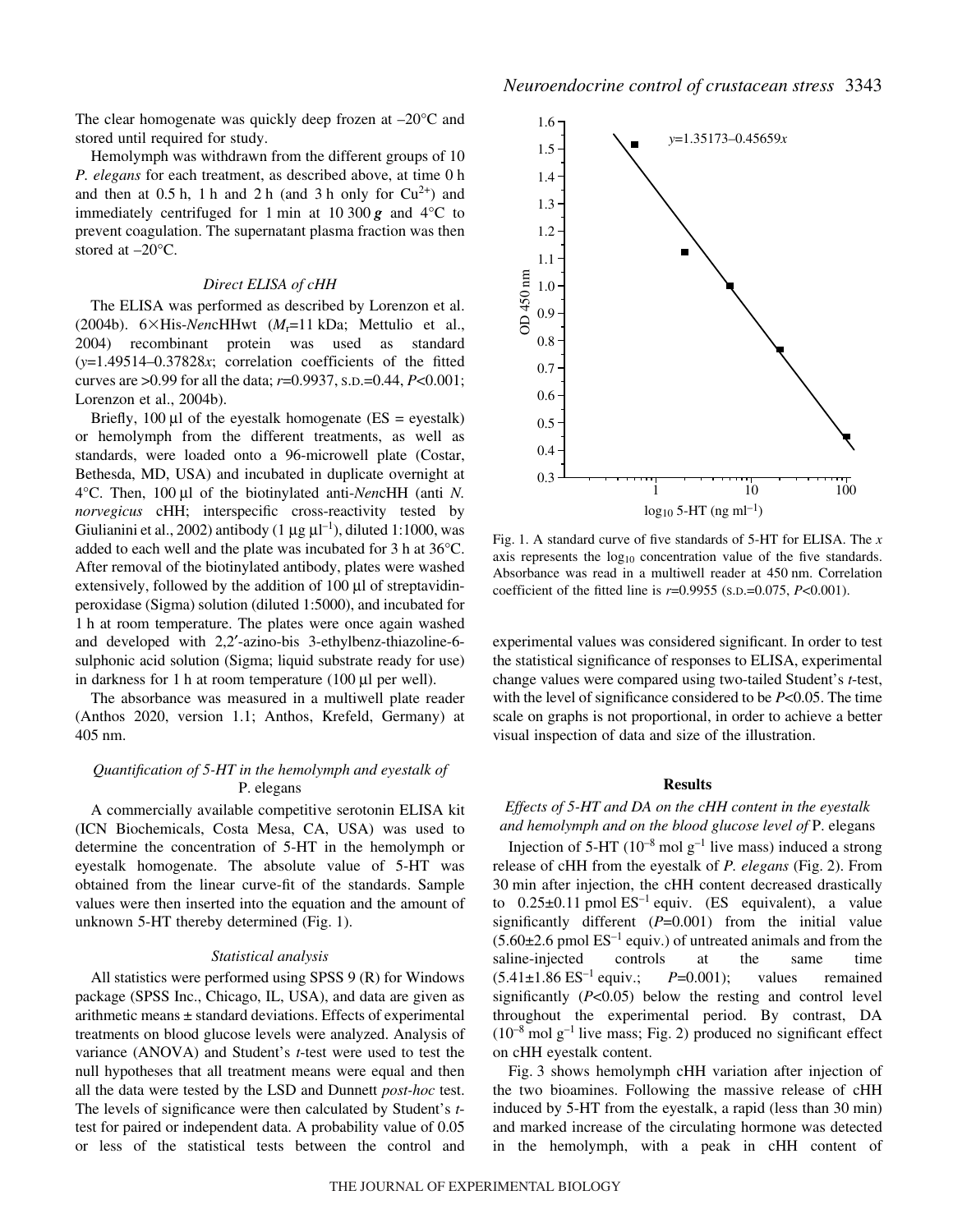

Fig. 2. Time course  $(0.5-2 h)$  of cHH in the eyestalk homogenates, each group pooled from 10 *P. elegans*, after injection of 5-HT or DA  $(10^{-8} \text{ mol g}^{-1}$  live mass) and from the saline-injected control. Values are expressed as means ± S.D. (*N*=4).

8.33 $\pm$ 1.87 pmol ml<sup>-1</sup> (reached 2 h after injection), which was significantly different (*P*=0.001) from the initial untreated value  $(1.12\pm0.28 \text{ pmol ml}^{-1})$  and from the control value at the same time (1.13 $\pm$ 0.05 pmol ml<sup>-1</sup>; *P*=0.001). On the other hand, injection of DA (Fig. 3) did not significantly change hemolymph cHH throughout the time course.

Injection of  $10^{-8}$  mol g<sup>-1</sup> live mass of 5-HT (Fig. 4) induced a marked hyperglycemia, and blood glucose gradually rose from the first  $30$  min after injection to a peak at  $2 h$  of 628 $\pm$ 191% (63.90 $\pm$ 1.91 mg dl<sup>-1</sup>), which was significantly different from the initial value  $(9.20\pm1.93 \text{ mg d}^{-1})$ ; *P*=0.001) and from the control at the same time, which showed an increase of  $37\pm22\%$   $(12.90\pm2.56 \text{ mg d}^{-1})$ ;  $P=0.001$ ). Afterwards, the blood glucose value started to decrease and returned to the initial value after 24 h (data not shown). No significant (*P*>0.05 compared with the saline control) increase in blood glucose level (Fig.·4) was recorded in *P. elegans* after injection of DA  $(10^{-8} \text{ mol g}^{-1})$  live weight).

5-HT but not DA is a strong stimulator of cHH release from the eyestalk into the hemolymph, and blood glucose variation after injection of the two bioamines follows the time course of hemolymph cHH.

# *Variation of 5-HT level in the hemolymph and eyestalk of* P. elegans *following copper exposure*

Fig. 5 shows the time course of 5-HT in the hemolymph of *P. elegans* after exposure to  $Cu^{2+}$  (5 and 0.1 mg  $l^{-1}$ ). In control



Fig. 3. Time course  $(0.5-2 h)$  of cHH in the hemolymph, each group pooled from 10 *P. elegans*, after injection of 5-HT or DA  $(10^{-8} \text{ mol g}^{-1}$  live mass) and from the saline-injected control. Values are expressed as means  $\pm$  s.D. ( $N=4$ ).



Fig. 4. Time course (0.5–3 h) of glycemia in the hemolymph of *P*. *elegans* after injection of 5-HT or DA  $(10^{-8} \text{ mol g}^{-1})$  live mass) and in the saline-injected control group. Values of increment % are expressed as means  $\pm$  s.D. ( $N=10$ ).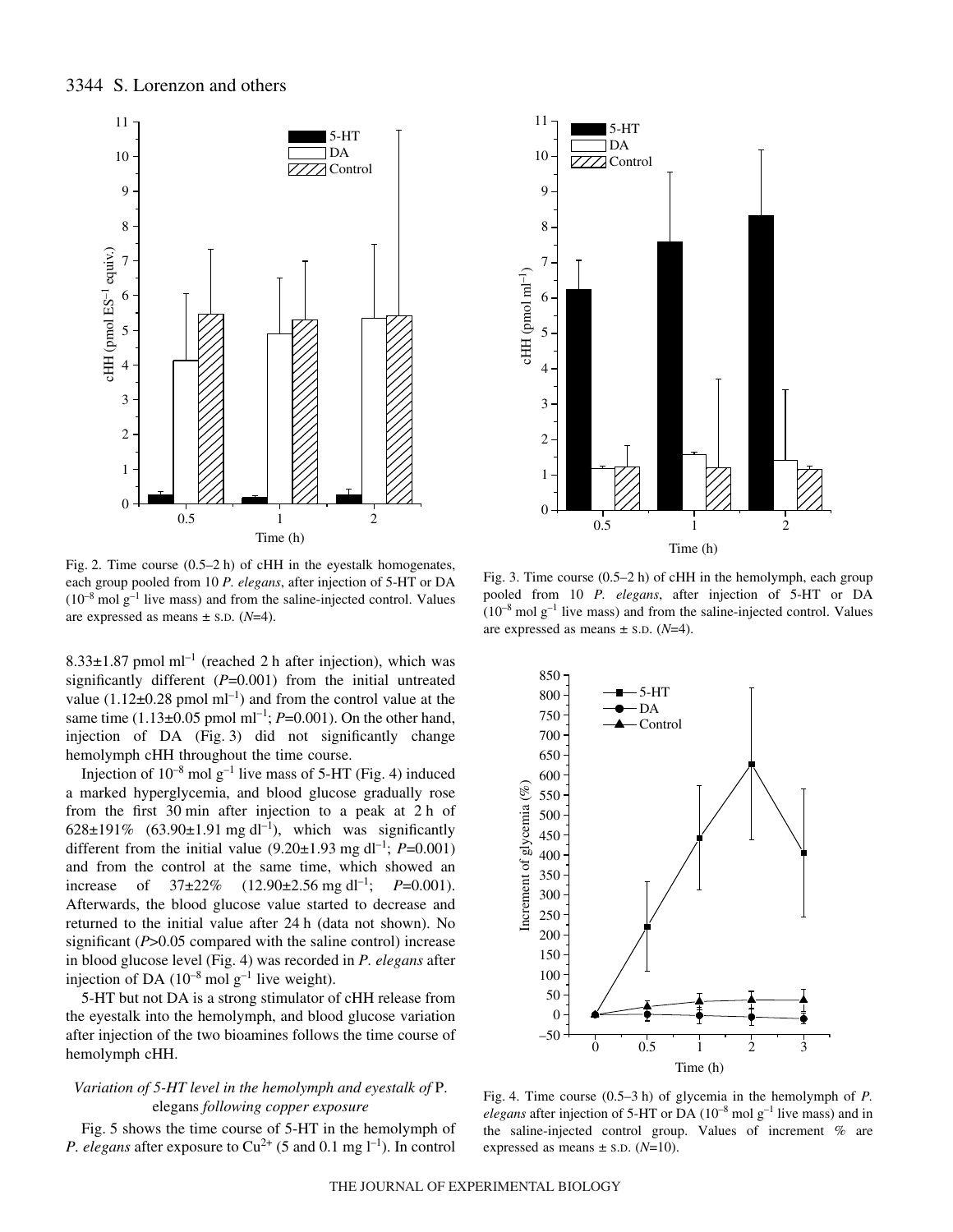

Fig. 5. Time course  $(0.5-3h)$  of 5-HT in the hemolymph, each group pooled from 10 *P. elegans*, after exposure to different concentrations of  $Cu<sup>2+</sup>$  and from the untreated control. Values are expressed as means  $\pm$  S.D. ( $N=4$ ).

animals, maintained in uncontaminated water, the level of circulating 5-HT was  $4.85\pm0.98$  ng ml<sup>-1</sup>. The highest, lethal concentration (LC<sub>50</sub>=3.27 mg l<sup>-1</sup> at 96 h; Lorenzon et al., 2000) of 5 mg  $l^{-1}$  induced a marked and significant ( $P=0.001$ *vs* initial value and control) increase of circulating 5-HT from the initial value of  $4.41\pm0.51$  ng ml<sup>-1</sup> to  $31.85\pm5.71$  ng ml<sup>-1</sup> in the first 30 min after exposure.

The value remained significantly elevated at 1 h  $(28.15 \text{ ng ml}^{-1})$ , compared with the initial value and control  $(P=0.001)$ , and decreased thereafter. At 2 h, the level of circulating 5-HT was 8.34 ng  $ml^{-1}$ , which was not significantly different from the initial value of  $4.41 \text{ ng ml}^{-1}$  and from the control (*P*>0.05). All further values were also not significantly different from the initial value and control  $(Fig. 5)$ .

At the lower concentration of copper  $(0.1 \text{ mg } l^{-1}$ ; Fig. 5), the maximum increment in circulating 5-HT of  $11.08\pm2.83$  ng ml<sup>-1</sup> was detected after 30 min of exposure and was significantly different from the initial value of 5.22 $\pm$ 1.24 ng ml<sup>-1</sup> (*P*=0.009) and from the control (*P*=0.019). The value obtained after 1 h  $(10.31\pm2.94 \text{ ng ml}^{-1})$  was still significantly different from the initial value (*P*=0.016) and from the control (*P*=0.012). Thereafter, the level of circulating 5-HT started to decrease and was not significantly different (*P*>0.05) from the initial value and from the control for the rest of the experiment.

Fig. 6 shows the time course of 5-HT level in the eyestalk of *P. elegans* after exposure to copper at a concentration of



Fig. 6. Time course  $(0.5-3h)$  of 5-HT in the eyestalk homogenates, each group pooled from 10 *P. elegans*, after exposure to different concentrations of  $Cu^{2+}$  and from the untreated control. Values are expressed as means  $\pm$  s.D. ( $N=4$ ).

5 mg  $l^{-1}$  and 0.1 mg  $l^{-1}$  and of untreated animals maintained in uncontaminated water and used as a control (resting level of 5-HT was  $9.10\pm1.52$  ng ml<sup>-1</sup>). After exposure of *P*. *elegans* to 5 mg  $ml^{-1}$  of copper, a massive decrease of 5-HT was recorded; the level of 5-HT in fact fell from 9.51 $\pm$ 1.26 ng ml<sup>-1</sup> at time zero down to 1.17 $\pm$ 0.31 ng ml<sup>-1</sup> after 1 h, a value significantly different  $(P<0.05)$  from the initial control value. The level of 5-HT remained significantly (*P*<0.05) below the initial control value throughout the rest of the experiment.

At the lowest concentration of copper (Fig. 6), the level of 5-HT in the eyestalk decreased from  $8.69 \pm 1.91$  ng ml<sup>-1</sup> to 4.63 $\pm$ 0.89 ng ml<sup>-1</sup> (*P*=0.02 *vs* initial value) in the first 30 min of exposure, which was also significantly different from the control (*P*=0.001). This value remained at the same level throughout the experimental period.

#### **Discussion**

The results presented in this study show that, in *P. elegans*, 5-HT induced a rapid and massive release of cHH from the eyestalk into the hemolymph, which was followed by an increase of blood glucose level. By contrast, DA did not exert any significant effect in releasing cHH, and no hyperglycemia was observed. This confirms our previous data on the same species (Lorenzon et al., 1999) on the effects of injection of 5-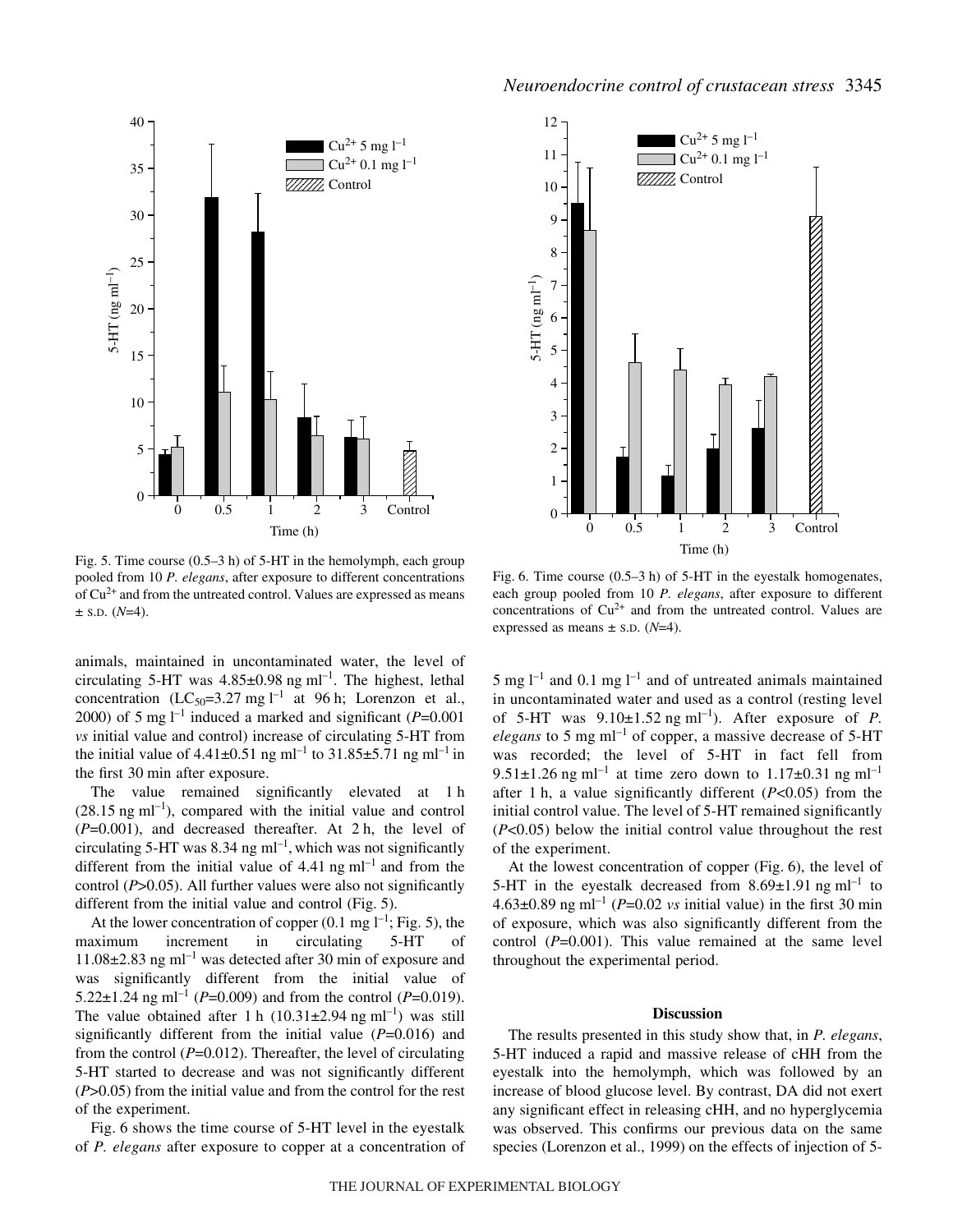# 3346 S. Lorenzon and others

HT, DA, L-enkephalin and their inhibitors on blood glucose levels. Moreover, these are the first measurements, to our knowledge, quantifying the variation of cHH in the eyestalk after a challenge with 5-HT and DA and following it throughout its effects in the blood compartment.

Our data accord with previous studies by Lee et al. (2001) that confirm the role of 5-HT in enhancing the release of cHH, which in turn elicits a hyperglycemic response in *P. clarkii*. Moreover, cHH release increases as a function of 5-HT concentration *in vivo*, and a similar trend was reported in an *in vitro* system by Escamilla-Chimal et al. (2002). In *O. limosus*, injection of 5-HT caused a significant increase of the circulating level of cHH (Santos et al., 2001).

Our present and previous data on the effects of DA demonstrate that, in *P. elegans*, *A. leptodactylus* and *S. mantis* (Lorenzon et al., 1999, 2004a), DA has no significant effect on the release of cHH and on the increase of hemolymph glucose level. Likewise, 5-HT and its receptor inhibitors, but not DA, affect serum ecdysteroid titer in intact *C. antennarius.* The lack of effect in eyestalk-ablated animals suggests a control on MIH release (Mattson and Spaziani, 1986).

Our findings confirm those by Sarojini et al. (1995) in *P. clarkii* but are in contrast with those by Lüschen et al. (1993) for *C. maenas*, Kuo et al. (1995) for *P. monodon* and Komali et al. (2005) in the freshwater prawn *Macrobrachium malcolmsonii*, where DA induced hyperglycemia. The present data on release of cHH are also at variance with those of Zou et al. (2003), who demonstrated in *P. clarkii* that DA induced the release of cHH and an increase in blood glucose level.

In the present paper, we also present the time course of 5- HT level in the eyestalk and hemolymph of *P. elegans* following exposure to different concentrations of copper. The circulating basal level of 5-HT in *P. elegans* was  $4.81\pm0.98$  ng ml<sup>-1</sup>, which is higher than that found by Sneddon et al. (2000) in *C. maenas*, where the basal level of 5-HT in the hemolymph was  $\sim$ 1 ng ml<sup>-1</sup>, and different from those found in the crayfish *Pacifastacus leniusculus* (Elofsson et al., 1982).

The release of 5-HT from the eyestalk is very rapid (within 30 min) and dose dependent. In the hemolymph, a peak of increment is revealed after 30 min, and again the circulating concentration of 5-HT is dose dependent on copper exposure. After 1 h, the level of 5-HT slowly declines to the initial basal level.

In a previous work (Lorenzon et al., 2004b), we demonstrated the role of copper in inducing release of cHH from the eyestalk into the hemolymph, with a consequent increase in blood glucose level in a dose-related manner. The release of cHH from the eyestalk reached the maximum after 2 h of exposure, and in the hemolymph the maximum peak of circulating cHH was reached after 2 h of exposure. The release of 5-HT from the eyestalk (Elofsson et al., 1982; Kulkarni and Fingerman, 1992) into the hemolymph after stress precedes the release of cHH, confirming its role as a neurotransmitter acting on cHH neuroendocrine cells (Saenz et al., 1997; Garcia and Aréchiga, 1998; Escamilla-Chimal et al., 2002). The fact that copper induces the rapid and massive release of 5-HT from the eyestalk explains its demonstrated role in inducing the release of cHH (Lorenzon et al., 2004b) and the consequent hyperglycemia in intact but not in eyestalkless animals (Lorenzon et al., 2000). The basal level of cHH in the hemolymph of *P. elegans* is higher than in other species (Webster, 1996; Chang et al., 1998; Stentiford et al., 2001; Zou et al., 2003) and that could be related to the species or, in the presence of similar eyestalk cHH content (Lorenzon et al., 2004b) and rate of synthesis and release, to a smaller relative volume of the body fluid compartment and/or possibly to a slower turnover of the circulating hormone.

Therefore, further information is needed about the time course and detailed mechanisms that regulate the release of 5- HT and cHH and their binding to receptors, as well as about their half-life and catabolism in the hemolymph.

This joint research project was supported by grant no. 4C186 and 6D4 from the Italian MiPAF to E.A.F. and by a grant from MURST "Giovani Ricercatori" project to S.L. This work was also part of the Ph.D. research project of S.L. Special thanks for a reliable supply of animals to Mr Reggani.

#### **References**

- **Bauchau, A. G. and Mengeot, J. C.** (1966). Sérotonine et glycémie chez les crustacés. *Experientia* **22**, 238-239.
- **Böcking, D., Dirkensen, H. and Keller, R.** (2001). The crustacean neuropeptides of the CHH/MIH/GIH family: structures and biological activities. In *The Crustacean Nervous System* (ed. W. Korand), pp. 84-97. Berlin: Springer.
- **Chang, E. S., Keller, R. and Chang, S. A.** (1998). Quantification of crustacean hyperglycemic hormone by ELISA in hemolymph of the lobster, *Homarus americanus*, following various stress. *Gen. Comp. Endocrinol.* **111**, 359-366.
- **Durand, F., Devillers, N., Lallier, F. H. and Regnault, M.** (2000). Nitrogen excretion and change in blood components during emersion of the subtidal spider crab *Maia squinado* (L.). *Comp. Biochem. Physiol. A* **127**, 259-271.
- **Elofsson, R., Laxmyr, L., Rosengren, E. and Hanson, C.** (1982). Identification and quantitative measurements of biogenic amines and DOPA in the central neurons and hemolymph of the crayfish *Pacifastacus leniusculus* (Crustacea). *Comp. Biochem. Physiol*. *C* **71**, 201-205.
- **Escamilla-Chimal, E. G., Hiriart, M., Sánchez-Soto, M. C. and Fanjul-Moles, M. L.** (2002). Serotonin modulation of CHH secretion by isolated cells of the crayfish retina and optic lobe. *Gen. Comp. Endocrinol.* **125**, 283- 290.
- **Fingerman, M.** (1992). Glands and secretion. In *Microscopic Anatomy of Invertebrate*, vol. 10 (ed. F. W. Harrison and A. G. Humers), pp. 345-394. New York: Wiley Liss.
- **Fingerman, M., Hanumante, M. M., Deshpande, U. D. and Nagabhushanam, R.** (1981). Increase in the total reducing substances in the hemolymph of the freshwater crab, *Barytelphusa guerini,* produced by a pesticide (DDT) and an indolealkylamide (serotonin). *Experientia* **37**, 178- 189.
- **Garcia, U. and Aréchiga, H.** (1998). Regulation of crustacean neurosecretory cell activity. *Cell. Mol. Neurobiol.* **18**, 81-99.
- **Giulianini, P. G., Pandolfelli, N., Lorenzon, S., Ferrero, E. A. and Edomi, P.** (2002). An antibody to recombinant crustacean hyperglycemic hormone of *Nephrops norvegicus* cross-reacts with neuroendocrine organs of several taxa of malacostracan Crustacea. *Cell Tissue Res.* **307**, 243-254.
- **Kallen, J. L., Abrahamse, S. L. and van Herp, F.** (1990). Circadian rhythmicity of the crustacean hyperglycemic hormone (CHH) in the hemolymph of the crayfish. *Biol. Bull.* **179**, 351-357.
- **Keller, R. and Beyer, J.** (1968). Zur hyperglykämischen Wirkung von Serotonin und Augenstielextrakt beim Flusskrebs *Orconectes limosus*. *Z. Vgl. Physiol.* **59**, 78-85.
- **Komali, M., Kalarani, V., Venkatrayulu, C. H. and Reddy, D. C. S.** (2005). Hyperglycemic effects of 5-hydroxytryptamine and dopamine in the